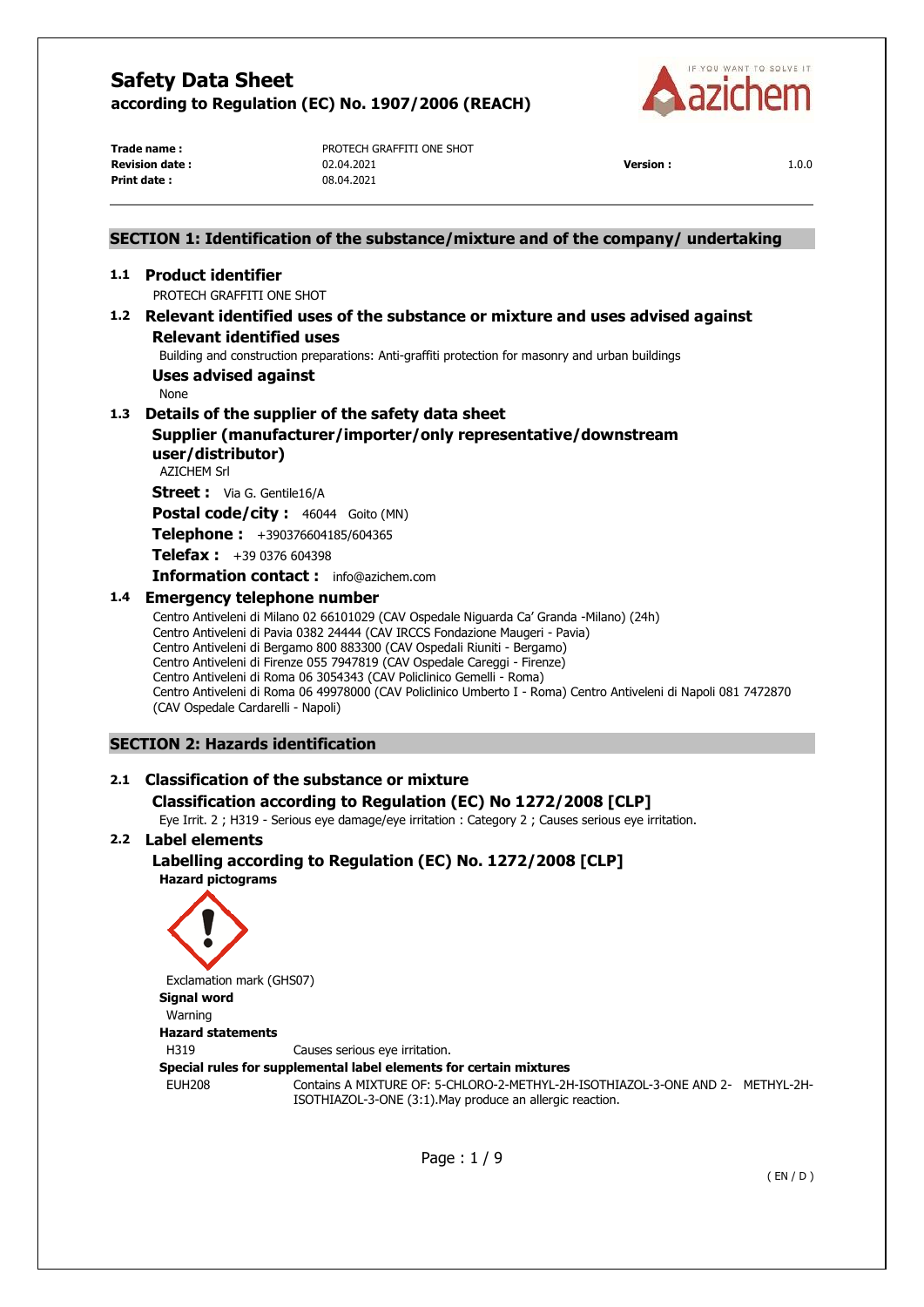

**Print date :** 08.04.2021

**Trade name :** PROTECH GRAFFITI ONE SHOT **Revision date :** 02.04.2021 **Version :** 1.0.0

### **2.3 Other hazards**

None

# **SECTION 3: Composition/information on ingredients**

## **3.2 Mixtures**

## **Hazardous ingredients**

ALCOHOLS, C16-18 AND C18-UNSATD., ETHOXYLATED (20EO) ; REACH registration No. : - ; EC No. : -; CAS No. : 68920-66- 1

Weight fraction :  $\geq 1 - 3\%$ Classification 1272/2008 [CLP] : Eye Dam. 1 ; H318 Acute Tox. 4 ; H302 A MIXTURE OF: 5-CHLORO-2-METHYL-2H-ISOTHIAZOL-3-ONE AND 2- METHYL-2H-ISOTHIAZOL-3-ONE (3:1) ; REACH registration No. : 01-2120764691-48 ; CAS No. : 55965-84-9 Weight fraction :  $\geq 0.00015 - < 0.0015$  % Classification 1272/2008 [CLP] : Acute Tox. 2 ; H310 Acute Tox. 2 ; H330 Acute Tox. 3 ; H301 Skin Corr. 1C ; H314 Eye Dam. 1 ; H318 Skin Sens. 1 ; H317 Aquatic Acute 1 ; H400 (M=100)Aquatic Chronic 1 ; H410 (M=100)

#### **Additional information**

Full text of H- and EUH-statements: see section 16.

### **SECTION 4: First aid measures**

#### **4.1 Description of first aid measures**

When in doubt or if symptoms are observed, get medical advice.

#### **Following inhalation**

Remove victim out of the danger area. Symptoms may develop several hours following exposure; medical observation therefore necessary for at least 48 hours.

#### **In case of skin contact**

Wash immediately with: Water Remove contaminated, saturated clothing immediately. In case of skin irritation, consult a physician. In case of skin reactions, consult a physician.

#### **After eye contact**

After contact with the eyes, rinse with water with the eyelids open for a sufficient length of time, then consult an ophthalmologist immediately.

#### **After ingestion**

Never give anything by mouth to an unconscious person or a person with cramps.

### **4.2 Most important symptoms and effects, both acute and delayed**  May cause an allergic skin reaction. Irritation to eyes

# **4.3 Indication of any immediate medical attention and special treatment needed**  None

### **SECTION 5: Firefighting measures**

#### **5.1 Extinguishing media**

**Suitable extinguishing media** 

Extinguishing powder alcohol resistant foam Carbon dioxide (CO2) Water mist

## **5.2 Special hazards arising from the substance or mixture Hazardous combustion products**  Nessuno in particolare

# **5.3 Advice for firefighters**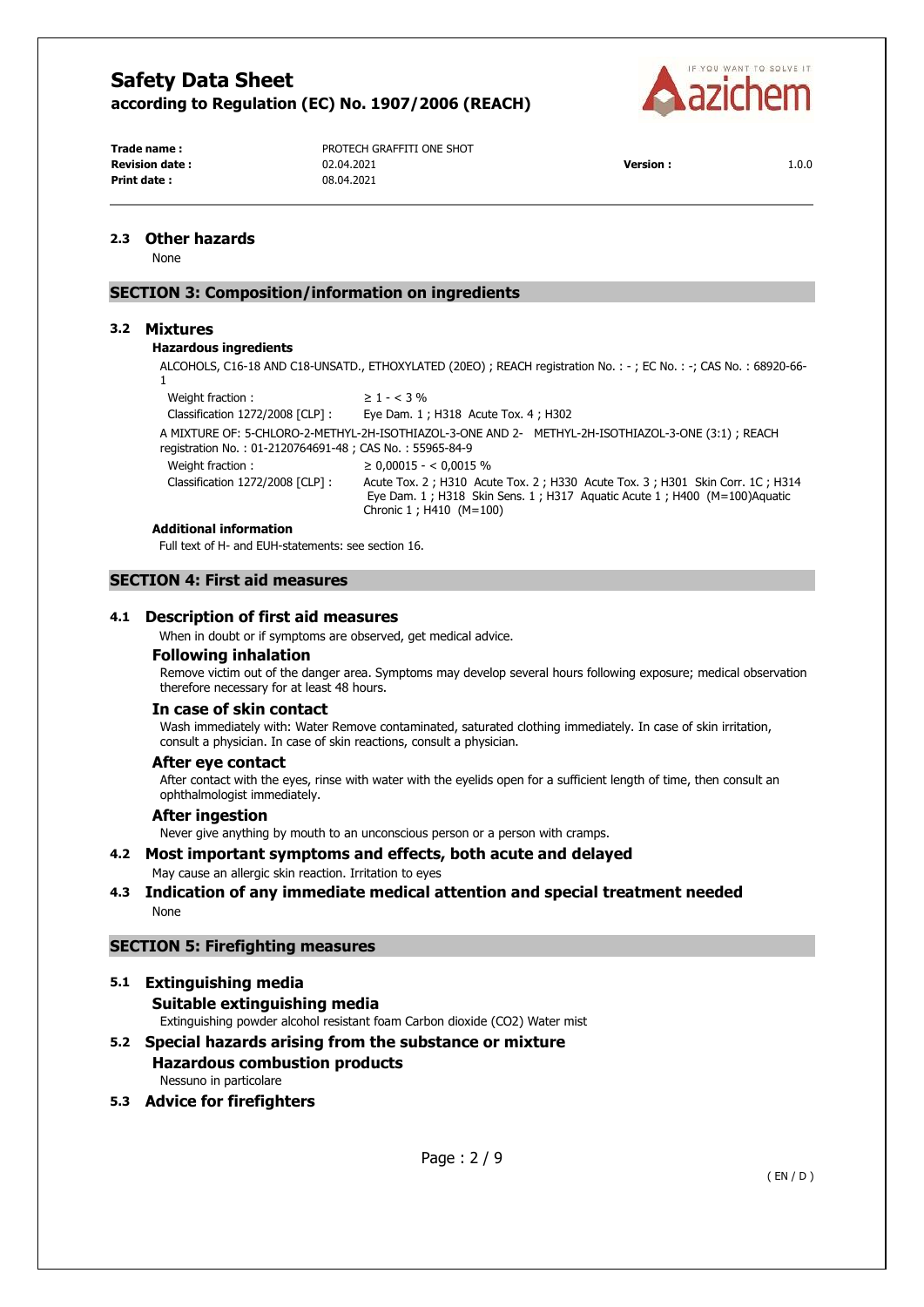

**Print date :** 08.04.2021

**Trade name :** PROTECH GRAFFITI ONE SHOT **Revision date :** 02.04.2021 **Version :** 1.0.0

Remove persons to safety.

# **Special protective equipment for firefighters**

Do not inhale explosion and combustion gases. Use appropriate respiratory protection.

### **SECTION 6: Accidental release measures**

### **6.1 Personal precautions, protective equipment and emergency procedures**

Clear spills immediately. Wear a self-contained breathing apparatus and chemical protective clothing.

#### **For non-emergency personnel**

Remove persons to safety.

#### **6.2 Environmental precautions**

Do not allow to enter into surface water or drains. In case of gas escape or of entry into waterways, soil or drains, inform the responsible authorities.

### **6.3 Methods and material for containment and cleaning up**

### **For containment**

Absorb with liquid-binding material (e.g. sand, diatomaceous earth, acid- or universal binding agents). Collect in closed and suitable containers for disposal.

### **For cleaning up**

The contaminated area should be cleaned up immediately with: Water Retain contaminated washing water and dispose it.

#### **6.4 Reference to other sections**

Reference to other sections Safe handling: see section 7 Personal protection equipment: see section 8

# **SECTION 7: Handling and storage**



#### **7.1 Precautions for safe handling**

#### **Protective measures**

**Specific requirements or handling rules** 

Do not breathe dust. Do not breathe gas/fumes/vapour/spray. See section 8.

### **Advices on general occupational hygiene**

Normal precautions taken when handling chemicals should be observed.

#### **7.2 Conditions for safe storage, including any incompatibilities**

Only use containers specifically approved for the substance/product.

#### **Requirements for storage rooms and vessels**

Keep in a cool, well-ventilated place. Protect against UV-radiation/sunlight Humidity.

### **Hints on joint storage**

**Storage class : 10** 

**Storage class (TRGS 510) :** 10

**Keep away from** 

Store at least 3 metres apart from: Chemicals/products that react together readily

#### **Further information on storage conditions**

Keep container tightly closed and in a well-ventilated place.

# **7.3 Specific end use(s)**

None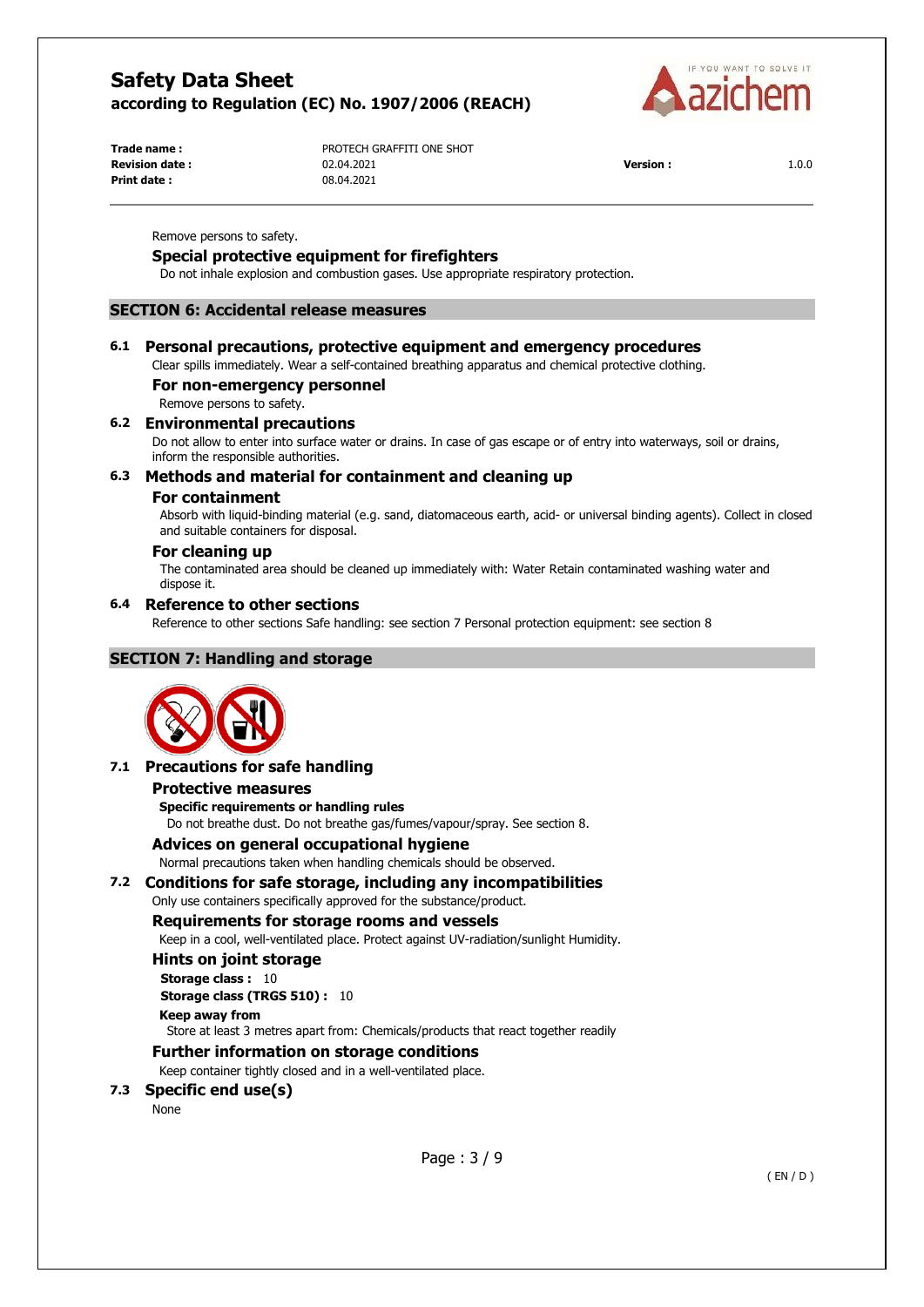

**Print date :** 08.04.2021

**Trade name :** PROTECH GRAFFITI ONE SHOT **Revision date :** 02.04.2021 **Version :** 1.0.0

# **SECTION 8: Exposure controls/personal protection**

# **8.1 Control parameters**

None

### **8.2 Exposure controls**

### **Appropriate engineering controls**

If local exhaust ventilation is not possible or not sufficient, the entire working area must be ventilated by technical means. If technical exhaust or ventilation measures are not possible or insufficient, respiratory protection must be worn.

### **Personal protection equipment**



When using do not eat, drink, smoke, sniff.

#### **Eye/face protection**

**Suitable eye protection**  Eye glasses with side protection DIN EN 166

### **Skin protection**

**Hand protection** 

Tested protective gloves must be worn DIN EN 374

**By short-term hand contact** : Butyl caoutchouc (butyl rubber) Breakthrough time : > 480 min. > 0,7 mm **By long-term hand contact** : NBR (Nitrile rubber) > 30 min. > 0,4 mm

## **Respiratory protection**

Respiratory protection not required

#### **SECTION 9: Physical and chemical properties**

# **9.1 Information on basic physical and chemical properties**

# **Safety relevant basis data**

| <b>Aspect</b>                               |                 |          | clear liquid                |          |
|---------------------------------------------|-----------------|----------|-----------------------------|----------|
| Colour                                      |                 |          | white                       |          |
| Odour                                       |                 |          | light                       |          |
| Melting point/melting range:                | (1013 hPa)      |          | not determined              |          |
| <b>Vapour density</b>                       | $($ (air = 1) ) |          | Not Determined              |          |
| Initial boiling point and boiling<br>range: | (1013 hPa)      | $\,>$    | 100                         | °C       |
| Decomposition temperature :                 |                 |          | not determined              |          |
| Flash point:                                |                 | $\rm{~}$ | 70                          | °C       |
| <b>Ignition temperature:</b>                |                 |          | not determined              |          |
| Lower explosion limit :                     |                 |          | not determined              |          |
| <b>Upper explosion limit:</b>               |                 |          | not determined              |          |
| <b>Explosive properties</b>                 |                 |          | Product is not<br>explosive |          |
| <b>Vapour pressure</b>                      | (20 °C)         |          | not determined              |          |
| Density:                                    | (20 °C)         | approx.  | 1                           | $q/cm^3$ |
| Water solubility:                           | (20 °C)         |          | miscibility                 |          |
| Soluble in:                                 | (20 °C)         |          | polar solvents              |          |
| pH:                                         |                 |          | $9 - 10,5$                  |          |
| <b>Log Pow</b>                              | (20 °C)         |          | not determined              |          |
| <b>Viscosity:</b>                           | (20 °C)         |          | not determined              |          |
| Odour threshold :                           |                 |          | not determined              |          |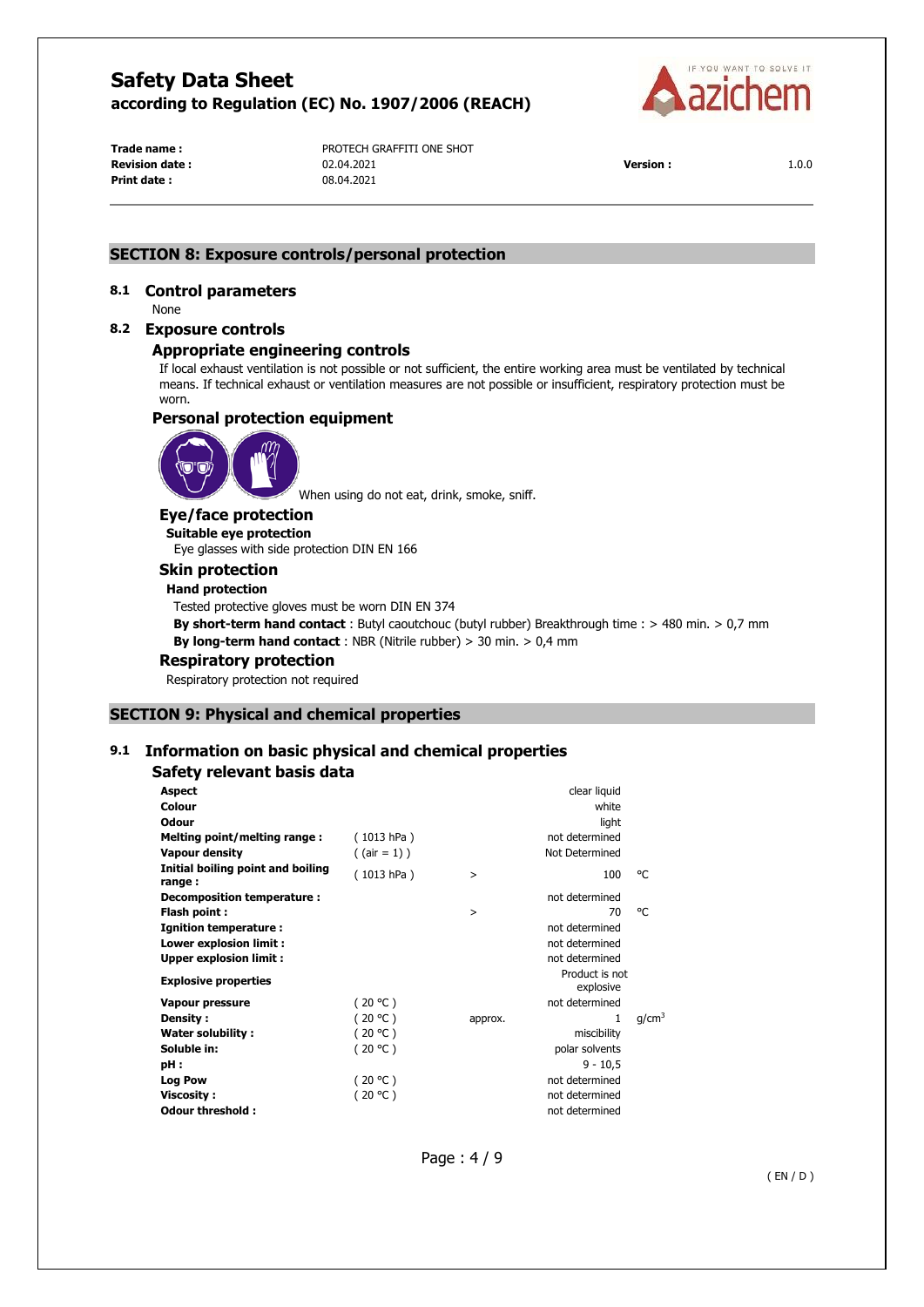

**Print date :** 08.04.2021

**Trade name :** PROTECH GRAFFITI ONE SHOT **Revision date :** 02.04.2021 **Version :** 1.0.0

**Evaporation rate : not determined not determined Oxidizing properties** Not oxidising

# **9.2 Other information**

None

## **SECTION 10: Stability and reactivity**

# **10.1 Reactivity**

The product is stable.

#### **10.2 Chemical stability**

Stable under recommended storage and handling conditions. See section 7. No additional measures necessary.

# **10.3 Possibility of hazardous reactions**

No hazardous reactions when stored and handled properly.

#### **10.4 Conditions to avoid**  No information available.

# **10.5 Incompatible materials**

- None
- **10.6 Hazardous decomposition products**  None

## **SECTION 11: Toxicological information**

### **11.1 Information on toxicological effects**

#### **Acute effects**

There are no data available on the mixture itself. **Acute oral toxicity** 

Parameter : LD50 ( ALCOHOLS, C16-18 AND C18-UNSATD., ETHOXYLATED (20EO) ; CAS No. : 68920-66-1 ) Exposure route : Oral Species : Rat Effective dose : 300 - 2000 mg/kg

#### **Irritant and corrosive effects**

**Primary irritation to the skin** 

Not an irritant. **Irritation to eyes** 

# Irritant. **Irritation to respiratory tract**

Not an irritant.

# **Sensitisation**

**In case of skin contact**  May cause an allergic skin reaction. **In case of inhalation**  not sensitising.

# **Repeated dose toxicity (subacute, subchronic, chronic)**

There were no chronic effects or effects at low concentrations.

# **CMR effects (carcinogenicity, mutagenicity and toxicity for reproduction)**

The ingredients in this mixture do not meet the criteria for classification as CMR according to CLP.

# **SECTION 12: Ecological information**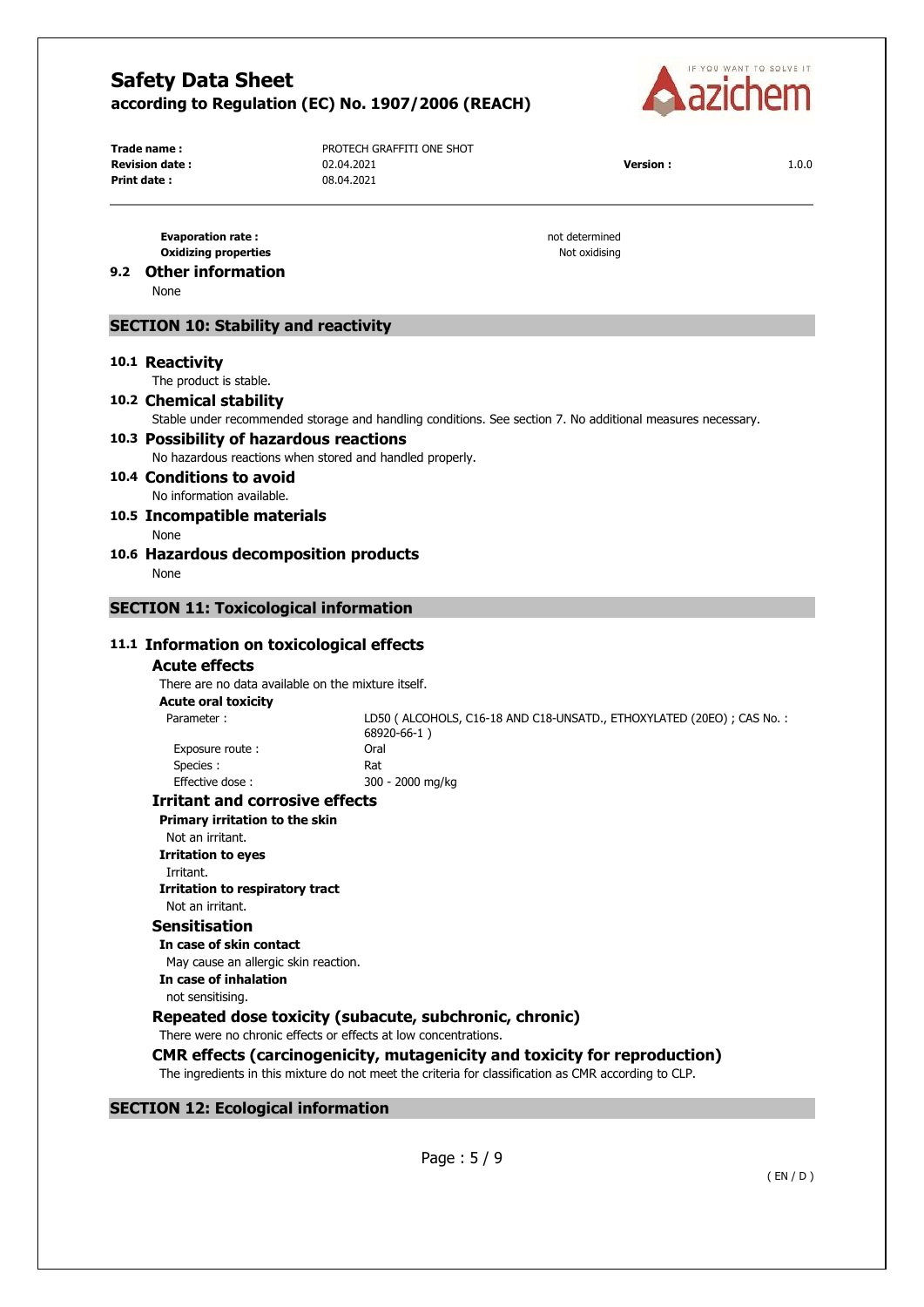

**Print date :** 

**Trade name :** PROTECH GRAFFITI ONE SHOT **Revision date :**  $02.04.2021$  **Version :**  $1.0.0$  **Print date :**  $08.04.2021$ 

Do not allow uncontrolled discharge of product into the environment.

# **12.1 Toxicity**

| <b>Aquatic toxicity</b>                                                                                                                            |                                                                                                |
|----------------------------------------------------------------------------------------------------------------------------------------------------|------------------------------------------------------------------------------------------------|
| Acute (short-term) fish toxicity                                                                                                                   |                                                                                                |
| Parameter:                                                                                                                                         | LC50 (ALCOHOLS, C16-18 AND C18-UNSATD., ETHOXYLATED (20EO) ; CAS No. :<br>68920-66-1)          |
| Species:                                                                                                                                           | Carassius auratus (goldfish)                                                                   |
| Effective dose:                                                                                                                                    | $1 - 10$ mg/l                                                                                  |
| Exposure time:                                                                                                                                     | 96 h                                                                                           |
| Acute (short-term) daphnia toxicity                                                                                                                |                                                                                                |
| Parameter:                                                                                                                                         | EC50 ( ALCOHOLS, C16-18 AND C18-UNSATD., ETHOXYLATED (20EO) ; CAS No. :<br>68920-66-1)         |
| Species:                                                                                                                                           | Daphnia                                                                                        |
| Effective dose:                                                                                                                                    | $1 - 10$ mg/l                                                                                  |
| Exposure time :                                                                                                                                    | 48 h                                                                                           |
| 12.2 Persistence and degradability                                                                                                                 |                                                                                                |
| There are no data available on the mixture itself.                                                                                                 |                                                                                                |
| <b>Biodegradation</b>                                                                                                                              |                                                                                                |
| Parameter:                                                                                                                                         | COD-decrease (ALCOHOLS, C16-18 AND C18-UNSATD., ETHOXYLATED (20EO) ; CAS<br>$No.: 68920-66-1)$ |
| Effective dose:                                                                                                                                    | 2100 mgO2/d                                                                                    |
| 12.3 Bioaccumulative potential                                                                                                                     |                                                                                                |
| There are no data available on the mixture itself.                                                                                                 |                                                                                                |
| 12.4 Mobility in soil                                                                                                                              |                                                                                                |
| No data available                                                                                                                                  |                                                                                                |
| 12.5 Results of PBT and vPvB assessment                                                                                                            |                                                                                                |
|                                                                                                                                                    |                                                                                                |
|                                                                                                                                                    | This product is none, or does not contain a substance called a PBT or vPvB                     |
| 12.6 Other adverse effects                                                                                                                         |                                                                                                |
| No information available.                                                                                                                          |                                                                                                |
| 12.7 Additional ecotoxicological information<br>None                                                                                               |                                                                                                |
|                                                                                                                                                    |                                                                                                |
| <b>SECTION 13: Disposal considerations</b>                                                                                                         |                                                                                                |
| 13.1 Waste treatment methods<br><b>Product/Packaging disposal</b><br>Dispose according to legislation.<br><b>SECTION 14: Transport information</b> |                                                                                                |
|                                                                                                                                                    |                                                                                                |
| 14.1 UN number                                                                                                                                     |                                                                                                |
| No dangerous good in sense of these transport regulations.                                                                                         |                                                                                                |
| 14.2 UN proper shipping name                                                                                                                       |                                                                                                |
| No dangerous good in sense of these transport regulations.                                                                                         |                                                                                                |
| 14.3 Transport hazard class(es)                                                                                                                    |                                                                                                |
| No dangerous good in sense of these transport regulations.                                                                                         |                                                                                                |
| 14.4 Packing group                                                                                                                                 |                                                                                                |
| No dangerous good in sense of these transport regulations.                                                                                         |                                                                                                |
|                                                                                                                                                    |                                                                                                |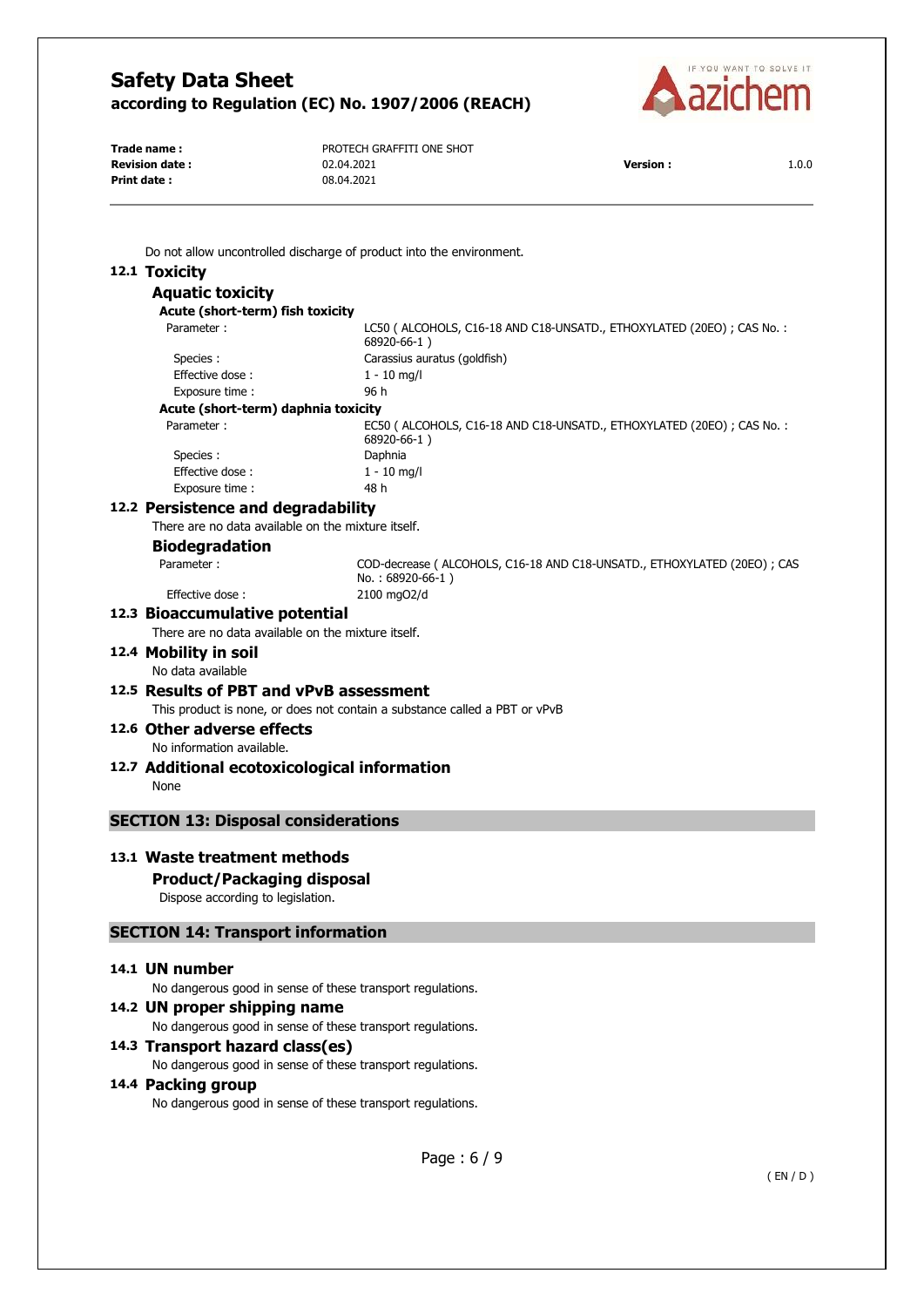

**Print date :** 08.04.2021

**Trade name :** PROTECH GRAFFITI ONE SHOT **Revision date :** 02.04.2021 **Version :** 1.0.0

### **14.5 Environmental hazards**

No dangerous good in sense of these transport regulations.

## **14.6 Special precautions for user**

None

# **14.7 Transport in bulk according to Annex II of Marpol and the IBC Code**  not applicable

# **SECTION 15: Regulatory information**

# **15.1 Safety, health and environmental regulations/legislation specific for the substance or mixture**

#### **EU legislation**

Regulation (EC) 1907/2006 (REACh).

Regulation (EC) No 1272/2008 (CLP).

Regulation (EU) 2015/830 requirements for the compilation of safety data sheets.

Amendings, for the purposes of its adaptation to technical and scientific progress, Regulation (EC) No 1272/2008: Commission Regulation (EC) No 790/2009 (I ATP). Commission Regulation (EU) No 286/2011(II ATP). Commission Regulation (EU) No 618/2012 (III ATP). Commission Regulation (EU) No 487/2013 (IV ATP). Commission Regulation (EU) No 944/2013 (V ATP). Commission Regulation (EU) No 605/2014 (VI ATP). Commission Regulation (EU) No 1297/2014 (VII ATP). Commission Regulation (EU) No 2015/1221 (VIII ATP). Commission Regulation (EU) No 2016/1179 (IX ATP). Commission Regulation 2017/776 (EU) No (X ATP).Regulation (EU) No 2018/669 (XI ATP). Regulation (EU) No 2018/669 (XI ATP). Regulation (EU) No 2018/669 (XI ATP). Regulation (EU) No 2018/669 (XI ATP).

#### **Other regulations (EU)**

Directive 2012/18/EU on the control of major-accident hazards involving dangerous substances [Seveso-III-Directive] This product is not classified according to Directive 2012/18/EU.

#### **Regulation (CE) 1907/2006: Substance of very high concern included in the SVHC Candidate List**  None

#### **National regulations**

Italy: Legislative Decree 81/2008 (Consolidated Law on protection of health and safety at work), as amended and Directive 2009/161/UE - chemical risk assessment in accordance with Title IX

**Technische Anleitung Luft (TA-Luft)** 

Weight fraction (Number 5.2.5. I) :  $< 5$  %

```
Water hazard class (WGK)
```
Class : 1 (Slightly hazardous to water) Classification according to VwVwS

### **15.2 Chemical safety assessment**

not applicable

#### **SECTION 16: Other information**

# **16.1 Indication of changes**

None

# **16.2 Abbreviations and acronyms**

**LEGENDA:**

| ADR:<br>Accord européen relative au transport international des marchandises dangereuses par route (accordo<br>europeo relativo al trasporto internazionale delle merci pericolose su strada) |  |
|-----------------------------------------------------------------------------------------------------------------------------------------------------------------------------------------------|--|
| ASTM International, originariamente nota come American Society for Testing and Materials (ASTM)<br>ASTM:                                                                                      |  |
| European Inventory of Existing Commercial Chemical Substances (Registro Europeo delle Sostanze<br>EINECS:<br>chimiche in Commercio)                                                           |  |
| EC(0/50/100):<br>Effective Concentration 0/50/100 (Concentrazione Effettiva Massima per 0/50100% degli Individui)                                                                             |  |
| Lethal Concentration 0/50/100 (Concentrazione Letale per 0/50100% degli Individui)<br>LC(0/50/100):                                                                                           |  |
| Inhibitor Concentration 50 (Concentrazione Inibente per il 50% degli Individui)<br>IC50:                                                                                                      |  |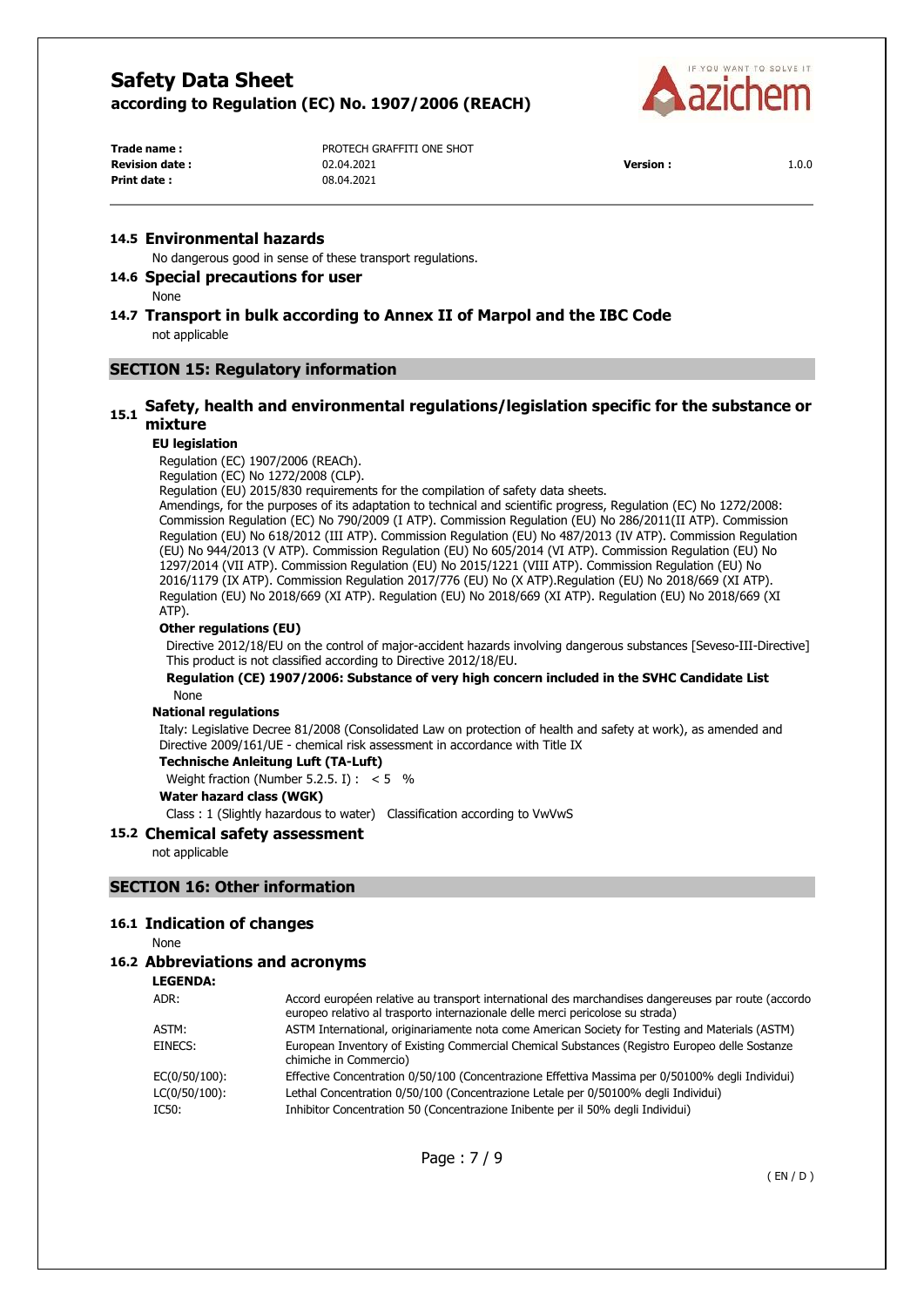

| Trade name :           | PROTECH GRAFFITI ONE SHOT |                 |       |
|------------------------|---------------------------|-----------------|-------|
| <b>Revision date :</b> | 02.04.2021                | <b>Version:</b> | 1.0.0 |
| Print date :           | 08.04.2021                |                 |       |
|                        |                           |                 |       |

| NOEL:                       | No Observed Effect Level (Dose massima senza effetti)                                                                                                                                |
|-----------------------------|--------------------------------------------------------------------------------------------------------------------------------------------------------------------------------------|
| NOEC:                       | No Observed Effect Concentration (Concentrazione massima senza effetti)                                                                                                              |
| LOEC:                       | Lowest Observed Effect Concentration (Concentrazione massima alla quale è possibile evidenziare un<br>effetto)                                                                       |
| DNEL:                       | Derived No Effect Level (Dose derivata di non effetto)                                                                                                                               |
| DMEL:                       | Derived Minimum Effect Level (Dose derivata di minimo effetto)                                                                                                                       |
| CLP:                        | Classification, Labelling and Packaging (Classificazione, Etichettatura e Imballaggio)                                                                                               |
| CSR:                        | Rapporto sulla Sicurezza Chimica (Chemical Safety Report)                                                                                                                            |
| $LD(0/50/100)$ :            | Lethal Dose 0/50/100 (Dose Letale per 0/50/100% degli Individui)                                                                                                                     |
| IATA:                       | International Air Transport Association (Associazione Internazionale del Trasporto Aereo)                                                                                            |
| ICAO:                       | International Civil Aviation Organization (Organizzazione Internazionale dell'Aviazione Civile)                                                                                      |
| Codice IMDG:                | International Maritime Dangerous Goods code (Codice sul Regolamento del Trasporto Marittimo)                                                                                         |
| PBT:                        | Persistent, bioaccumulative and toxic (sostanze persistenti bioaccumulabili e tossiche)                                                                                              |
| RID:                        | Règlement concernent le transport International ferroviaire des marchandises Dangereuses<br>(Regolamento concernente il trasporto Internazionale ferroviario delle merci Pericolose) |
| STEL:                       | Short term exposure limit (limite di esposizione a breve termine)                                                                                                                    |
| TLV:                        | Threshold limit value (soglia di valore limite)                                                                                                                                      |
| TWA:                        | Time Weighted Average (media ponderata nel tempo)                                                                                                                                    |
| UE:                         | Unione Europea                                                                                                                                                                       |
| vPvB:                       | Very persistent very bioaccumulative (sostanze molto persistenti e molto bioaccumulabili)                                                                                            |
| N.D.:                       | Non disponibile.                                                                                                                                                                     |
| N.A.:                       | Non applicabile                                                                                                                                                                      |
| AwSV.:                      | Ordinance on facilities for handling substances that are hazardous to water (Verordnung über Anlagen<br>zum Umgang mit wassergefährdenden Stoffen (AwSV))                            |
| PNEC:                       | Predicted No Effect Concentration                                                                                                                                                    |
| PNOS:                       | Particulates not Otherwise Specified                                                                                                                                                 |
| BOD:                        | Biochemical Oxygen Demand                                                                                                                                                            |
| COD:                        | Chemical Oxygen Demand                                                                                                                                                               |
| BCF:                        | <b>BioConcentration Factor</b>                                                                                                                                                       |
| TRGS :                      | Technische Regeln für Gefahrstoffe -Technical Rules for Hazardous Substances, defined by The<br>Federal Institute for Occupational Safety and Health, Germany                        |
| LCL <sub>o</sub> :          | Lethal Concentration Low (La minima concentrazione letale)                                                                                                                           |
| ThOD:                       | Theoretical Oxygen Demand                                                                                                                                                            |
|                             | 16.3 Key literature references and sources for data                                                                                                                                  |
| None<br>16.4                | Classification for mixtures and used evaluation method according to regulation                                                                                                       |
|                             | (EC) No 1272/2008 [CLP]                                                                                                                                                              |
| calculated.                 |                                                                                                                                                                                      |
|                             | 16.5 Relevant H- and EUH-phrases (Number and full text)                                                                                                                              |
| H301                        | Toxic if swallowed.                                                                                                                                                                  |
| H302                        | Harmful if swallowed.                                                                                                                                                                |
| H310+H330                   | Fatal in contact with skin or if inhaled                                                                                                                                             |
| H314                        | Causes severe skin burns and eye damage.                                                                                                                                             |
| H317                        | May cause an allergic skin reaction.                                                                                                                                                 |
| H318                        | Causes serious eye damage.                                                                                                                                                           |
| H319                        | Causes serious eye irritation.                                                                                                                                                       |
| H410                        | Very toxic to aquatic life with long lasting effects.                                                                                                                                |
| <b>16.6 Training advice</b> |                                                                                                                                                                                      |
| None                        |                                                                                                                                                                                      |
| 16.7 Additional information |                                                                                                                                                                                      |
|                             |                                                                                                                                                                                      |
| None                        |                                                                                                                                                                                      |

The above information describes exclusively the safety requirements of the product and is based on our present-day